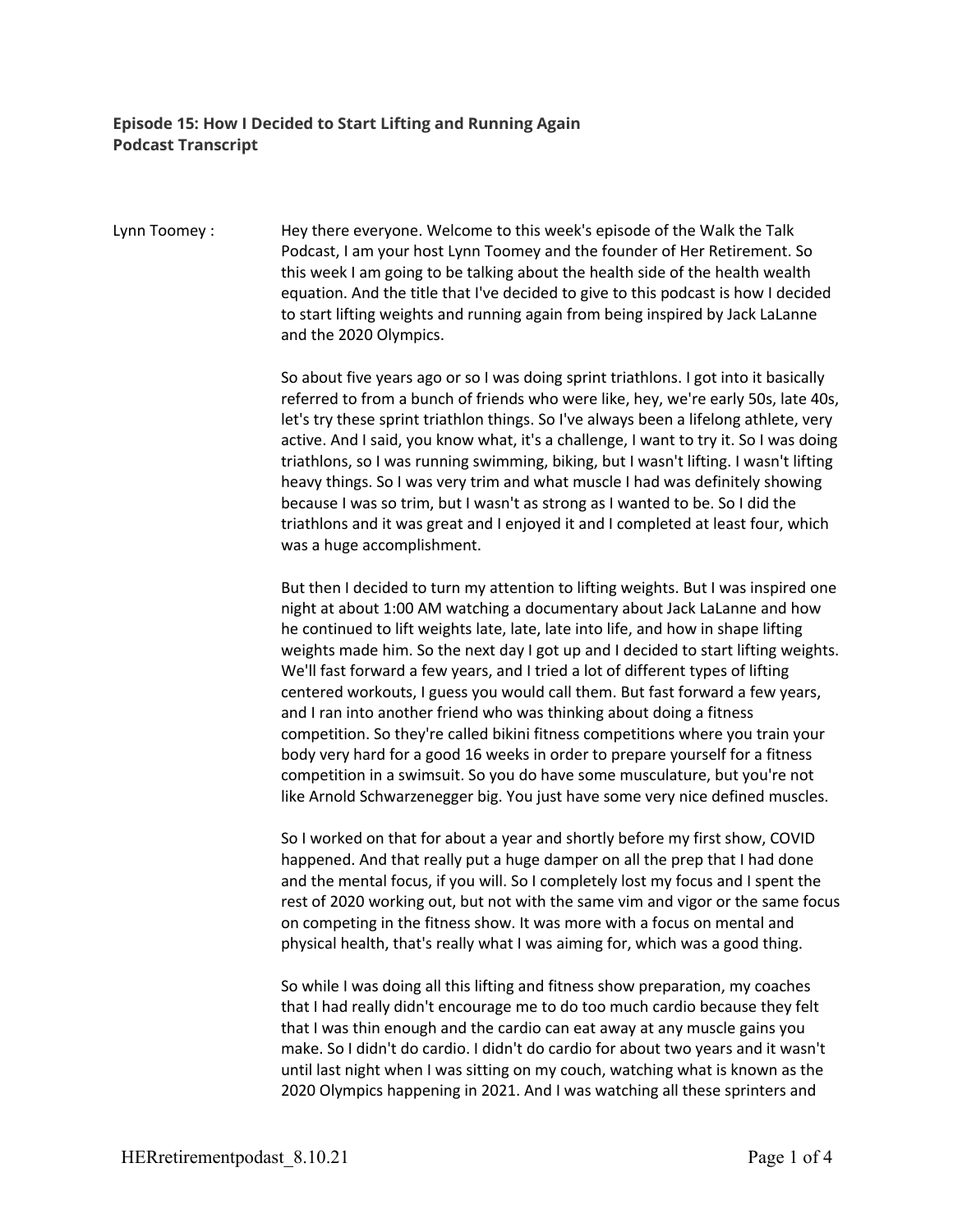these runners and divers and volleyball players and all these people that are so physically fit. But I was especially inspired by the runners because it reminded me of how I used to love to run. And it wasn't necessarily because I needed to lose weight, it was more because I enjoyed the process of running. I was a two miler ever since seventh grade, I was on the varsity track team and I've just always enjoyed running. It was just mentally something that I needed to do. I love being outside. I love nature. And just running through nature made me feel great. So I decided last night that I'm going to get back into running again.

So thank you to all of those amazing Olympic athletes for inspiring me at almost 56 to start running again. And not necessarily because I need to lose weight, but because I need it mentally and I enjoy it. And I actually through my own research and trial and error with my own body have figured out that by running a few days a week, whether I go for two or three miles, or maybe I do a sprint workout, which by the way is really good for you, whether I do those things and if I do those things rather, we're really not that much running that it's going to take away my muscle mass. And in fact, that's not my primary goal anyway, any longer. So kind of the same concept with lifting weights. We as women, it's really, really hard for us to build bulky, big muscles and I think that's a misnomer. Trust me, I've listed almost six, seven days a week at periods in the last couple of years and I did not get big bulky muscles. And I got muscular, but I did not get big and bulky.

So I think that because I enjoy lifting weights, I love to feel strong, but I also like to go out for a run. I like to go out for a bike. I like to hike. I want to do everything in balance. I don't really want to do the extreme in any of these cases. I believe that when you do them in balance, your body is best served. That's my personal opinion. So again, if you enjoy something, put it back on the table. I just think it's silly to take something off of the table for fear that it might impact something else.

I just truly, truly don't believe that running a few days a week is going to make an impact on my musculature if I am preparing for a fitness show. And speaking of which it has been a lifelong goal to get up on that stage, don a bikini and show off my hard work, because it is a fitness show. It isn't a beauty pageant. It is a fitness show and there's a lot of hard work that these athletes put into it to participate in a fitness show. So I may or may not decide down the road here before I get too up there in age to make a 16 week commitment and really train hard and get up on that stage. After all, as they say, you only live once.

So I truly believe that because of Jack LaLanne and because of those Olympic athletes, I not only started lifting weights, I also went back to running. So as a side note to all of this, I decided this morning that I was going to start running again, the air was kind of crisp and nice and I made the classic mistake that entrepreneurs make. I sat down at my desk in front of my laptop and I started working on urgent matters. So the morning run became a mid-afternoon run in about 88 degree weather. And in full transparency, I just got finished my three mile run. And before I started, actually throughout the night, I was dreaming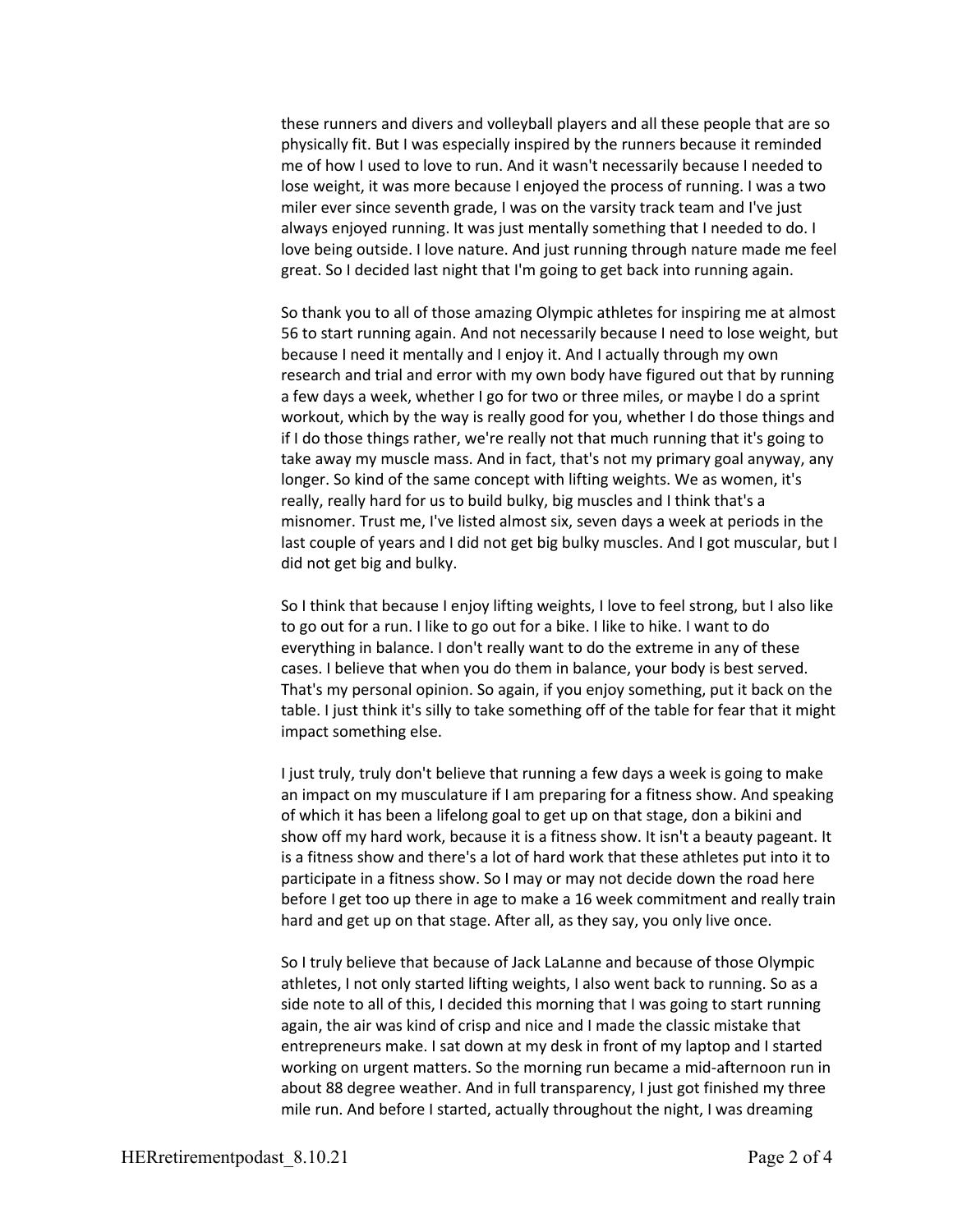these dreams of grander, where I was running across the track or running across a beautiful road with trees and sun and blue sky. And I was like a gazelle cutting through the wind, and I was light a foot.

Well, whomp, whomp, whomp. That's not at all what happened. It's a little messy, a little sweaty. And I knew that I was going to be a little sore and I knew it was going to be tough because I literally have not run more than a mile in a couple of years, but I made it and I did it and I feel really good. I enjoyed being outside, even though it was like Africa hot. I just pushed myself and I did it. In fact, I think I went three and a half miles. So this is my commitment. I'm putting it out there to all of you that I'm going to walk the talk. I'm going to run the talk, actually, I'm going to keep lifting a few days a week, maybe three, four. I'm going to keep hiking. I like to do road biking. I like to play pickle ball. I like to paddleboard. Just get your body moving, that's my message for this week.

And I want to relate this to planning for your retirement because that's what I do when I'm not trying to stay active and do crazy things like fitness shows. So how it relates to retirement planning is that I kept procrastinating, thinking about running the last couple of years, but making excuses and listening to people and not really listening to my own body, my own mind, and I just didn't do it. And so today I was a little afraid to get up and get out there and do it. I was afraid it would hurt. I was afraid I'd be super tired. And I think that's what people do... Sorry for the background noise. I'm still out doing my cool-down. But I think that's what people do with their finances in their retirement. They procrastinate. They put it off. They're afraid of what they're going to find out when they take a financial inventory, they're afraid of what they're going to find out when they project their expenses in retirement and their income sources. They're afraid the reality is going to hurt. Maybe they're not going to make it.

But the best thing to do is to get out there and do it, get her done, face it, right? You have to start somewhere. Like I could have kept saying, you know what? I'll run tomorrow. I'll lift the next day. I'll do it. I'll do it. I'll stay here at my computer a little while longer. Same thing applies for your financial life, your plan, your plan for retirement. Don't put it off, get out there, get it done, get her done.

And the most important thing you can do is to educate yourself. Financial literacy plus action leads to financial wellness. So get moving, move your body, take care of your physical fitness, your financial fitness. And trust me no matter where you are, where you're starting, you are going to feel 100% better physically, mentally, financially, socially, everything. Your confidence levels are going to go up. Your stress is going to go down. So many benefits of being financially and physically fit. So here's to being financially well, here's to knowing more, having more. And I like to say that you too can be the, her in hero. So go out there, get her done, get moving and let me know what you did. Let me know what you've done financially and physically, let me know how you're moving. Let me know your progress.